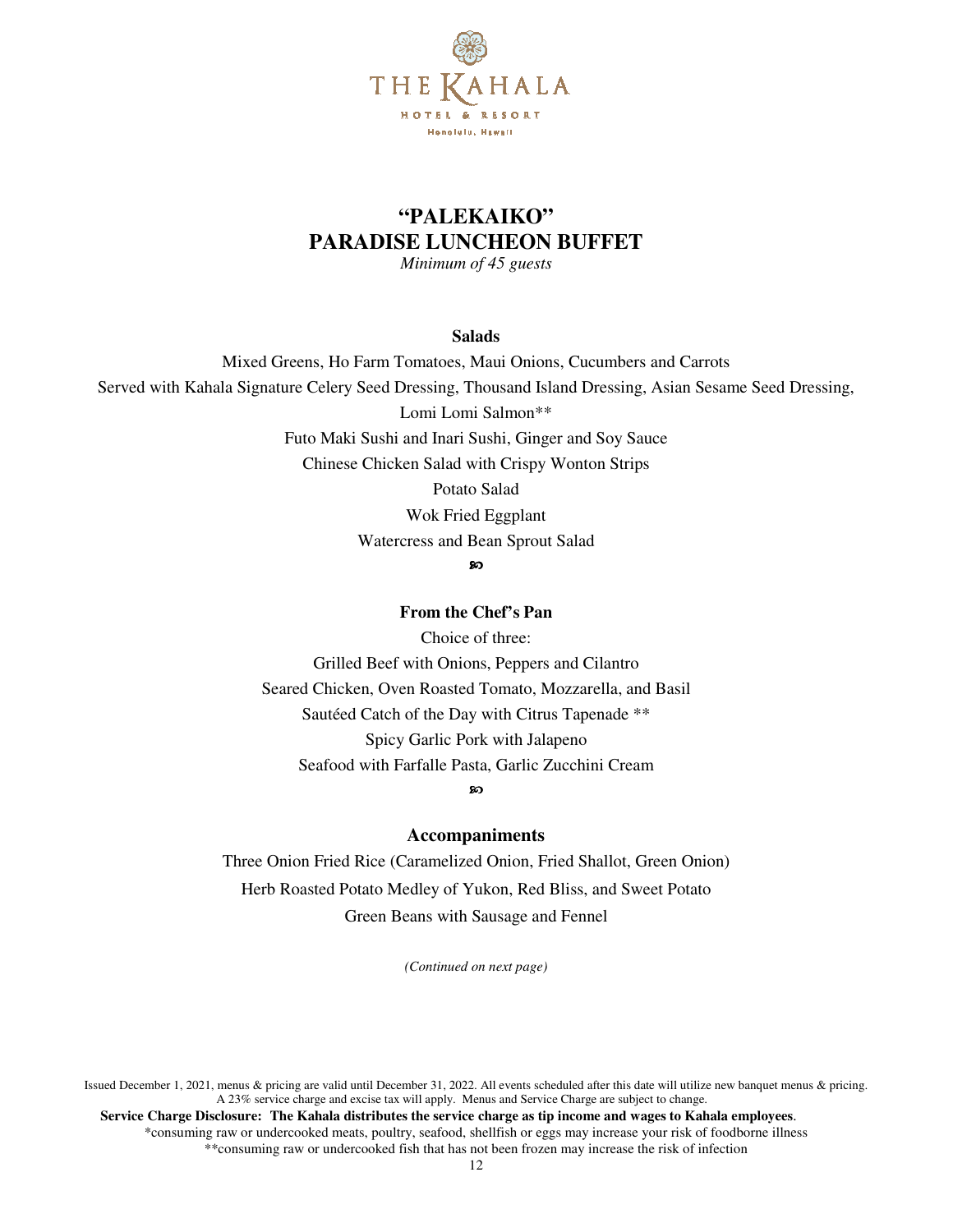

# **"PALEKAIKO" PARADISE LUNCHEON BUFFET**

*Minimum of 45 guests* 

#### **Desserts**

Devil's Food Cake Marble Cheesecake Pineapple White Chocolate Mousse Verrine Seasonal Tropical Fruit **ော** 

#### **Beverages**

Freshly Brewed Kahala Signature Kona Blend Coffee Selection of Fine Teas

 $$70.00++$ 

40% discount for children ages 3-9 and complimentary for children 2 and under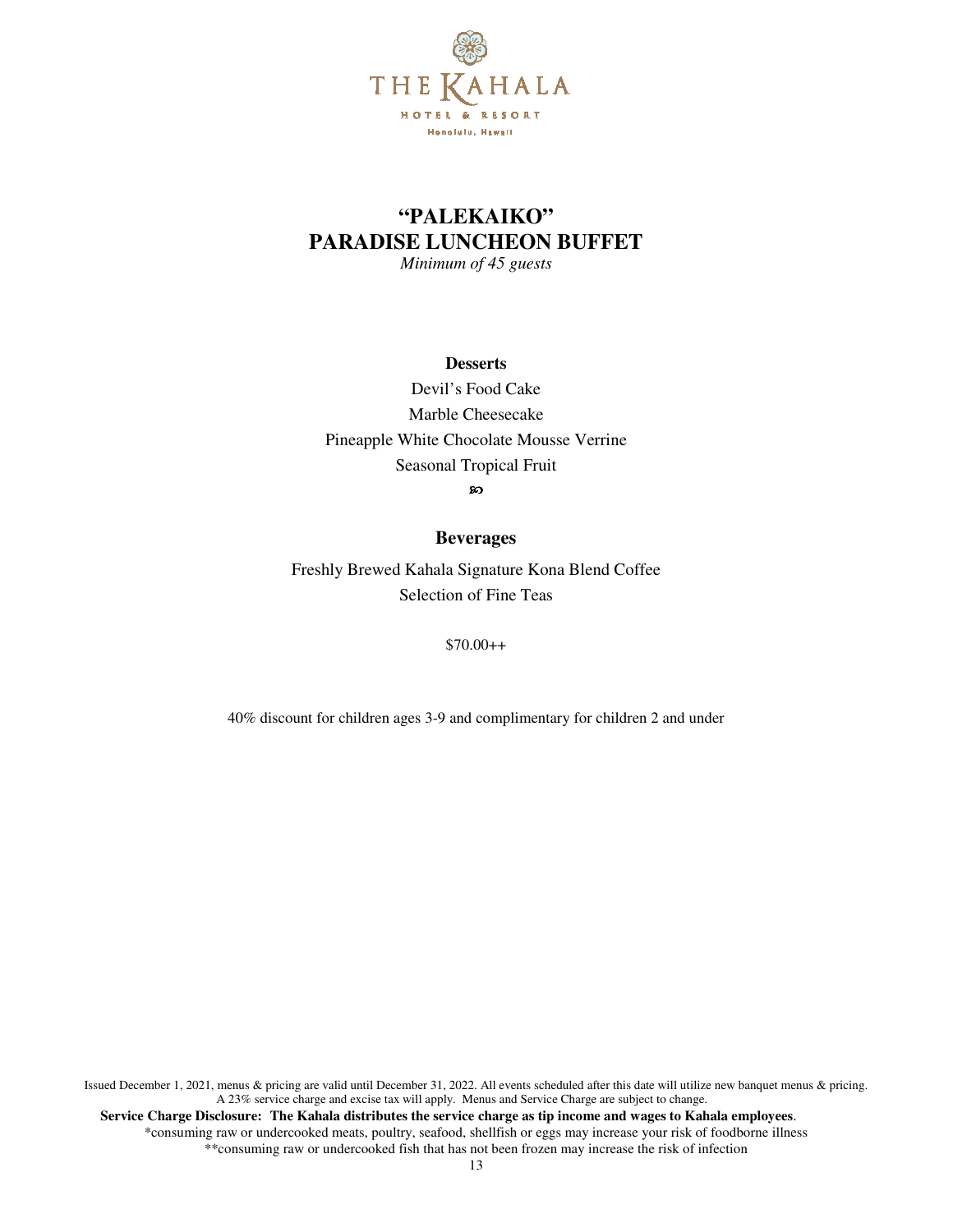

## **"KAHAKAI HALE" BEACH HOUSE LUNCHEON BUFFET**

*Minimum of 45 guests* 

### **Appetizers and Salads**

Tomato Cucumber Salad

Traditional Caesar Salad with Sourdough Croutons and Caesar Dressing \*

Mixed Greens, Ho Farm Tomatoes, Maui Onions, Cucumbers and Carrots

Kahala Signature Celery Seed Dressing, Thousand Island Dressing, and House Shallot Vinaigrette

Salmon, Tofu & Watercress Salad

Pineapple Coleslaw

Wok Fried Egg Plant

ာ

**From the Chef's Pan** 

Choice of three:

Macadamia Nut Crusted Island Catch of the Day with Asian Rémoulade \*\* (subject to market availability)

Grilled Korean Barbecued Beef Short Ribs

Oven Roasted Chicken Breast with Rosemary Scented Jus

Penne Pasta with Tomatoes, Asparagus, Pine Nuts, Basil, Olive Oil and Garlic

Sofrito Braised Pork with Olives

ഹ

*(Continued on next page)*